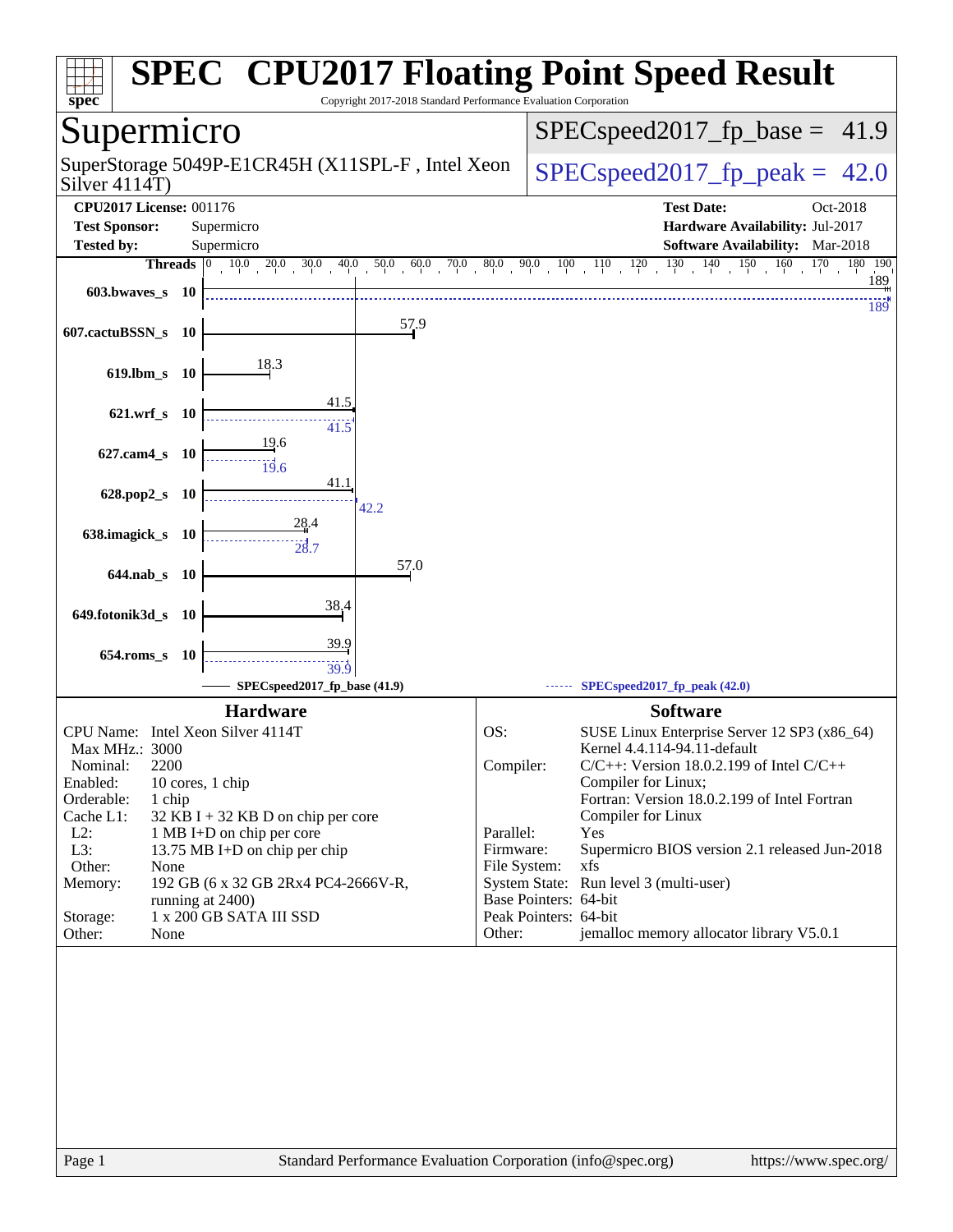

Copyright 2017-2018 Standard Performance Evaluation Corporation

### Supermicro

Silver 4114T) SuperStorage 5049P-E1CR45H (X11SPL-F, Intel Xeon  $\big|$  SPECspeed2017 fp\_peak = 42.0

 $SPECspeed2017<sub>fp</sub> base = 41.9$ 

**[CPU2017 License:](http://www.spec.org/auto/cpu2017/Docs/result-fields.html#CPU2017License)** 001176 **[Test Date:](http://www.spec.org/auto/cpu2017/Docs/result-fields.html#TestDate)** Oct-2018 **[Test Sponsor:](http://www.spec.org/auto/cpu2017/Docs/result-fields.html#TestSponsor)** Supermicro **[Hardware Availability:](http://www.spec.org/auto/cpu2017/Docs/result-fields.html#HardwareAvailability)** Jul-2017 **[Tested by:](http://www.spec.org/auto/cpu2017/Docs/result-fields.html#Testedby)** Supermicro **[Software Availability:](http://www.spec.org/auto/cpu2017/Docs/result-fields.html#SoftwareAvailability)** Mar-2018

### **[Results Table](http://www.spec.org/auto/cpu2017/Docs/result-fields.html#ResultsTable)**

|                            | <b>Base</b>    |                |       |                |             |                |       | <b>Peak</b>    |                |              |                |              |                |              |
|----------------------------|----------------|----------------|-------|----------------|-------------|----------------|-------|----------------|----------------|--------------|----------------|--------------|----------------|--------------|
| <b>Benchmark</b>           | <b>Threads</b> | <b>Seconds</b> | Ratio | <b>Seconds</b> | Ratio       | <b>Seconds</b> | Ratio | <b>Threads</b> | <b>Seconds</b> | <b>Ratio</b> | <b>Seconds</b> | <b>Ratio</b> | <b>Seconds</b> | <b>Ratio</b> |
| $603.bwaves$ s             | 10             | 314            | 188   | 313            | <u> 189</u> | 312            | 189   | 10             | 313            | 189          | 313            | <u>189</u>   | 312            | 189          |
| 607.cactuBSSN s            | 10             | 289            | 57.7  | 288            | 57.9        | 286            | 58.3  | 10             | 289            | 57.7         | 288            | 57.9         | 286            | 58.3         |
| $619.1$ bm s               | 10             | 286            | 18.3  | 284            | 18.4        | 286            | 18.3  | 10             | 286            | 18.3         | 284            | 18.4         | 286            | 18.3         |
| $621$ .wrf s               | 10             | 319            | 41.5  | 320            | 41.3        | 318            | 41.6  | 10             | 318            | 41.5         | 319            | 41.5         | 319            | 41.5         |
| $627$ .cam $4 \text{ s}$   | 10             | 452            | 19.6  | 451            | 19.6        | 452            | 19.6  | 10             | 451            | <b>19.6</b>  | 452            | 19.6         | 451            | 19.6         |
| $628.pop2_s$               | 10             | 289            | 41.1  | 288            | 41.2        | 289            | 41.1  | 10             | 280            | 42.4         | 283            | 42.0         | 281            | 42.2         |
| 638.imagick_s              | 10             | 503            | 28.7  | 517            | 27.9        | 508            | 28.4  | 10             | 504            | 28.6         | 504            | 28.7         | 503            | 28.7         |
| $644$ .nab s               | 10             | 306            | 57.0  | 306            | 57.0        | 306            | 57.0  | 10             | 306            | 57.0         | 306            | 57.0         | 306            | 57.0         |
| 649.fotonik3d s            | 10             | 238            | 38.3  | 237            | 38.5        | 238            | 38.4  | 10             | 238            | 38.3         | 237            | 38.5         | 238            | 38.4         |
| $654$ .roms s              | 10             | 396            | 39.8  | 393            | 40.1        | 394            | 39.9  | 10             | 395            | 39.9         | 394            | 39.9         | 394            | 40.0         |
| $SPECspeed2017_fp\_base =$ |                |                | 41.9  |                |             |                |       |                |                |              |                |              |                |              |

**[SPECspeed2017\\_fp\\_peak =](http://www.spec.org/auto/cpu2017/Docs/result-fields.html#SPECspeed2017fppeak) 42.0**

Results appear in the [order in which they were run.](http://www.spec.org/auto/cpu2017/Docs/result-fields.html#RunOrder) Bold underlined text [indicates a median measurement](http://www.spec.org/auto/cpu2017/Docs/result-fields.html#Median).

### **[Operating System Notes](http://www.spec.org/auto/cpu2017/Docs/result-fields.html#OperatingSystemNotes)**

Stack size set to unlimited using "ulimit -s unlimited"

### **[General Notes](http://www.spec.org/auto/cpu2017/Docs/result-fields.html#GeneralNotes)**

Environment variables set by runcpu before the start of the run: KMP\_AFFINITY = "granularity=fine,compact" LD\_LIBRARY\_PATH = "/home/cpu2017/lib/ia32:/home/cpu2017/lib/intel64:/home/cpu2017/je5.0.1-32:/home/cpu2017/je5.0.1-64" OMP\_STACKSIZE = "192M"

 Binaries compiled on a system with 1x Intel Core i7-6700K CPU + 32GB RAM memory using Redhat Enterprise Linux 7.5 Transparent Huge Pages enabled by default Prior to runcpu invocation Filesystem page cache synced and cleared with: sync; echo 3> /proc/sys/vm/drop\_caches

 Yes: The test sponsor attests, as of date of publication, that CVE-2017-5754 (Meltdown) is mitigated in the system as tested and documented. Yes: The test sponsor attests, as of date of publication, that CVE-2017-5753 (Spectre variant 1) is mitigated in the system as tested and documented. Yes: The test sponsor attests, as of date of publication, that CVE-2017-5715 (Spectre variant 2) is mitigated in the system as tested and documented. jemalloc, a general purpose malloc implementation built with the RedHat Enterprise 7.5, and the system compiler gcc 4.8.5 sources available from jemalloc.net or <https://github.com/jemalloc/jemalloc/releases>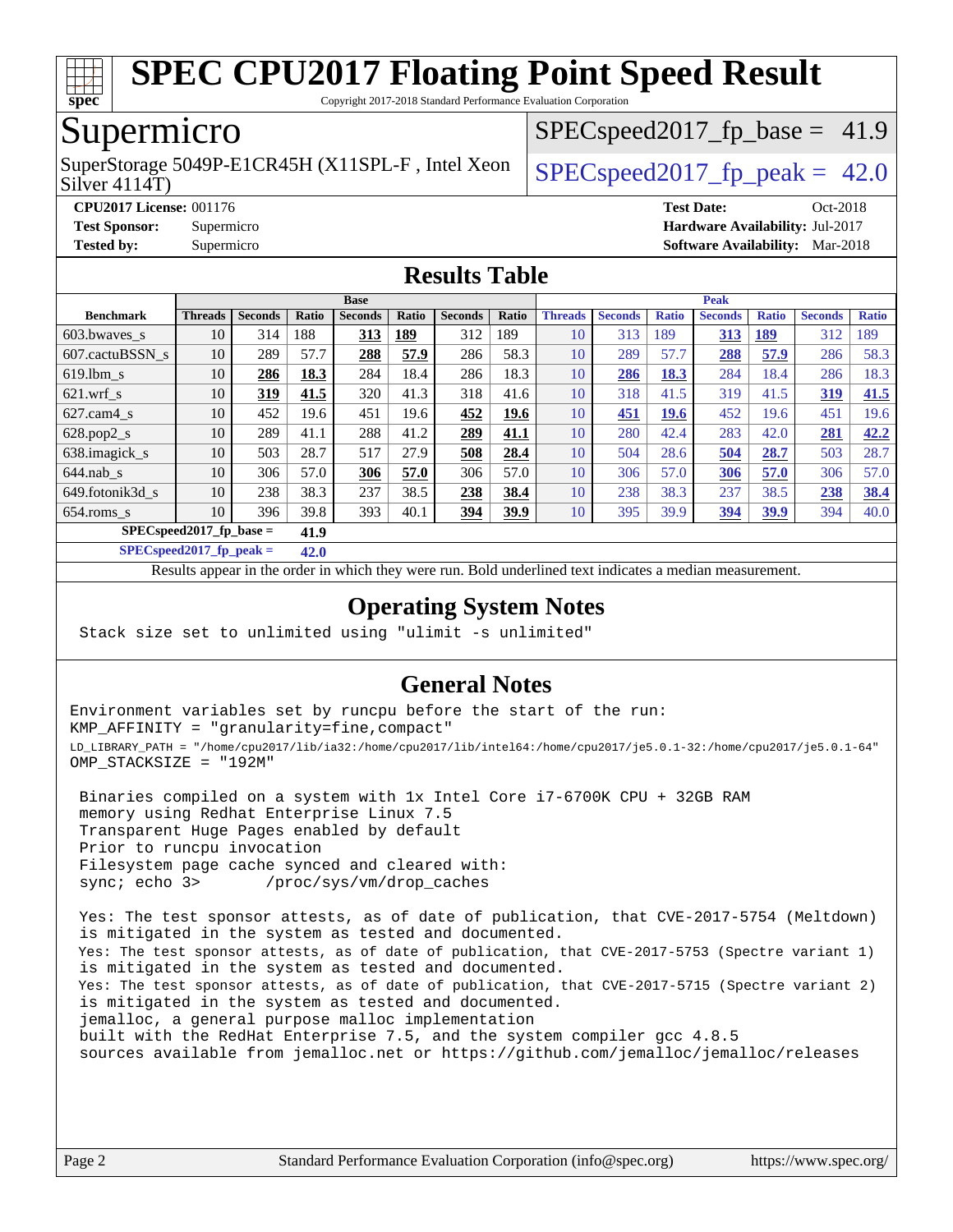

Copyright 2017-2018 Standard Performance Evaluation Corporation

### Supermicro

Silver 4114T) SuperStorage 5049P-E1CR45H (X11SPL-F, Intel Xeon  $\big|$  [SPECspeed2017\\_fp\\_peak =](http://www.spec.org/auto/cpu2017/Docs/result-fields.html#SPECspeed2017fppeak) 42.0

 $SPECspeed2017<sub>fp</sub> base = 41.9$ 

**[CPU2017 License:](http://www.spec.org/auto/cpu2017/Docs/result-fields.html#CPU2017License)** 001176 **[Test Date:](http://www.spec.org/auto/cpu2017/Docs/result-fields.html#TestDate)** Oct-2018 **[Test Sponsor:](http://www.spec.org/auto/cpu2017/Docs/result-fields.html#TestSponsor)** Supermicro **[Hardware Availability:](http://www.spec.org/auto/cpu2017/Docs/result-fields.html#HardwareAvailability)** Jul-2017 **[Tested by:](http://www.spec.org/auto/cpu2017/Docs/result-fields.html#Testedby)** Supermicro **[Software Availability:](http://www.spec.org/auto/cpu2017/Docs/result-fields.html#SoftwareAvailability)** Mar-2018

#### **[Platform Notes](http://www.spec.org/auto/cpu2017/Docs/result-fields.html#PlatformNotes)**

Page 3 Standard Performance Evaluation Corporation [\(info@spec.org\)](mailto:info@spec.org) <https://www.spec.org/> BIOS Settings: Hyper-Threading [ALL] = Disable LLC dead line alloc = Disable Patrol Scrub = Disable Sysinfo program /home/cpu2017/bin/sysinfo Rev: r5974 of 2018-05-19 9bcde8f2999c33d61f64985e45859ea9 running on linux-52ma Thu Oct 18 20:28:57 2018 SUT (System Under Test) info as seen by some common utilities. For more information on this section, see <https://www.spec.org/cpu2017/Docs/config.html#sysinfo> From /proc/cpuinfo model name : Intel(R) Xeon(R) Silver 4114T CPU @ 2.20GHz 1 "physical id"s (chips) 10 "processors" cores, siblings (Caution: counting these is hw and system dependent. The following excerpts from /proc/cpuinfo might not be reliable. Use with caution.) cpu cores : 10 siblings : 10 physical 0: cores 0 1 2 3 4 8 9 10 11 12 From lscpu: Architecture: x86\_64 CPU op-mode(s): 32-bit, 64-bit Byte Order: Little Endian  $CPU(s):$  10 On-line CPU(s) list: 0-9 Thread(s) per core: 1 Core(s) per socket: 10 Socket(s): 1 NUMA node(s): 1 Vendor ID: GenuineIntel CPU family: 6 Model: 85 Model name:  $Intel(R)$  Xeon(R) Silver 4114T CPU @ 2.20GHz Stepping: 4 CPU MHz: 2201.000 CPU max MHz: 2201.0000 CPU min MHz: 800.0000 BogoMIPS: 4399.99 Virtualization: VT-x L1d cache: 32K L1i cache: 32K L2 cache: 1024K L3 cache: 14080K NUMA node0 CPU(s): 0-9 **(Continued on next page)**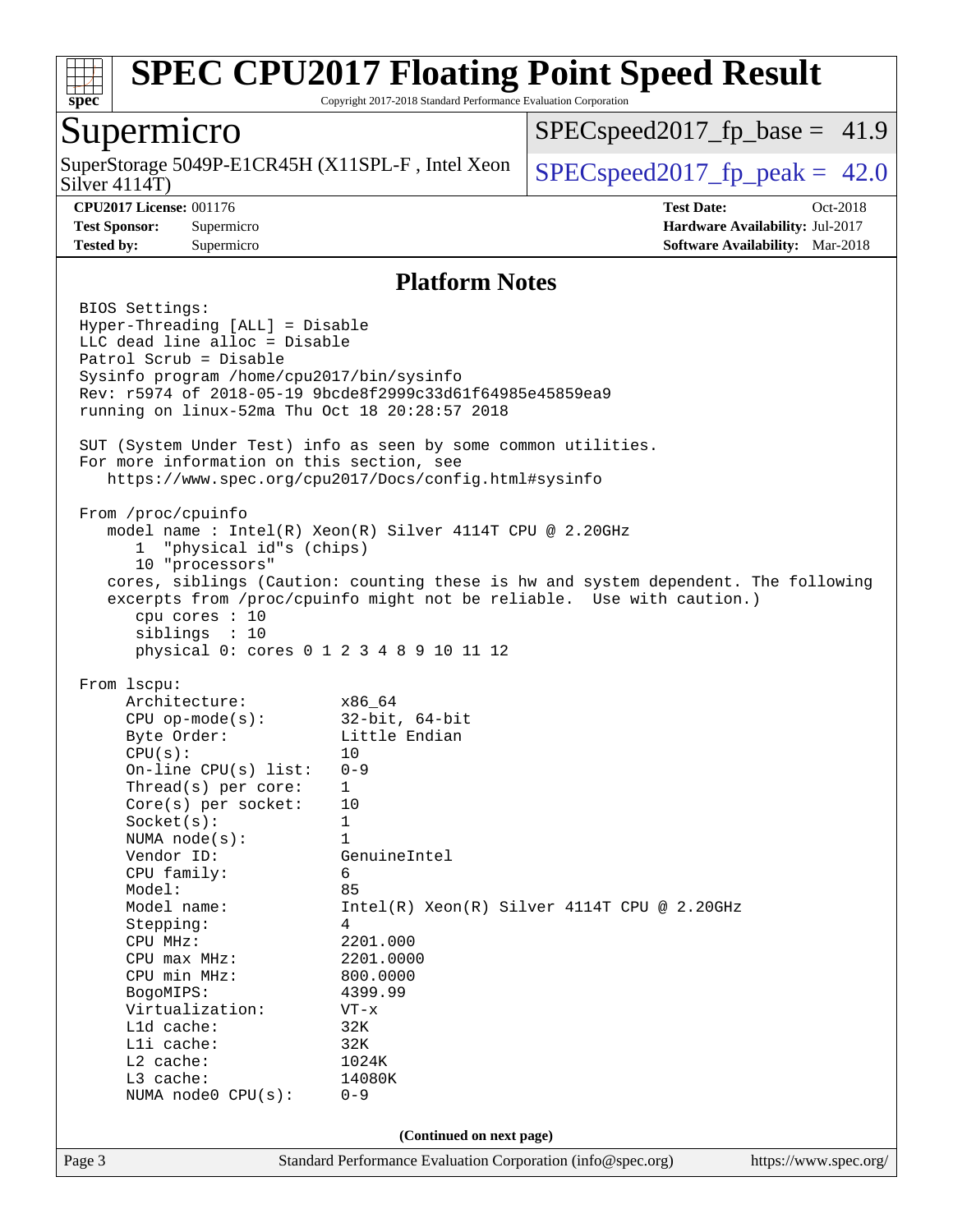

Copyright 2017-2018 Standard Performance Evaluation Corporation

### Supermicro

SuperStorage 5049P-E1CR45H (X11SPL-F, Intel Xeon  $\big|$  SPECspeed2017 fp\_peak = 42.0

 $SPECspeed2017<sub>fp</sub> base = 41.9$ 

Silver 4114T)

#### **[CPU2017 License:](http://www.spec.org/auto/cpu2017/Docs/result-fields.html#CPU2017License)** 001176 **[Test Date:](http://www.spec.org/auto/cpu2017/Docs/result-fields.html#TestDate)** Oct-2018

**[Test Sponsor:](http://www.spec.org/auto/cpu2017/Docs/result-fields.html#TestSponsor)** Supermicro **[Hardware Availability:](http://www.spec.org/auto/cpu2017/Docs/result-fields.html#HardwareAvailability)** Jul-2017 **[Tested by:](http://www.spec.org/auto/cpu2017/Docs/result-fields.html#Testedby)** Supermicro **[Software Availability:](http://www.spec.org/auto/cpu2017/Docs/result-fields.html#SoftwareAvailability)** Mar-2018

### **[Platform Notes \(Continued\)](http://www.spec.org/auto/cpu2017/Docs/result-fields.html#PlatformNotes)**

Flags: fpu vme de pse tsc msr pae mce cx8 apic sep mtrr pge mca cmov pat pse36 clflush dts acpi mmx fxsr sse sse2 ss ht tm pbe syscall nx pdpe1gb rdtscp lm constant\_tsc art arch\_perfmon pebs bts rep\_good nopl xtopology nonstop\_tsc aperfmperf eagerfpu pni pclmulqdq dtes64 monitor ds\_cpl vmx smx est tm2 ssse3 sdbg fma cx16 xtpr pdcm pcid dca sse4\_1 sse4\_2 x2apic movbe popcnt tsc\_deadline\_timer aes xsave avx f16c rdrand lahf\_lm abm 3dnowprefetch ida arat epb invpcid\_single pln pts dtherm intel\_pt rsb\_ctxsw spec\_ctrl retpoline kaiser tpr\_shadow vnmi flexpriority ept vpid fsgsbase tsc\_adjust bmi1 hle avx2 smep bmi2 erms invpcid rtm cqm mpx avx512f avx512dq rdseed adx smap clflushopt clwb avx512cd avx512bw avx512vl xsaveopt xsavec xgetbv1 cqm\_llc cqm\_occup\_llc pku ospke /proc/cpuinfo cache data cache size : 14080 KB From numactl --hardware WARNING: a numactl 'node' might or might not correspond to a physical chip. available: 1 nodes (0) node 0 cpus: 0 1 2 3 4 5 6 7 8 9 node 0 size: 192076 MB node 0 free: 184736 MB node distances: node 0 0: 10 From /proc/meminfo MemTotal: 196686636 kB HugePages\_Total: 0 Hugepagesize: 2048 kB From /etc/\*release\* /etc/\*version\* SuSE-release: SUSE Linux Enterprise Server 12 (x86\_64) VERSION = 12 PATCHLEVEL = 3 # This file is deprecated and will be removed in a future service pack or release. # Please check /etc/os-release for details about this release. os-release: NAME="SLES" VERSION="12-SP3" VERSION\_ID="12.3" PRETTY\_NAME="SUSE Linux Enterprise Server 12 SP3" ID="sles" ANSI\_COLOR="0;32" CPE\_NAME="cpe:/o:suse:sles:12:sp3" uname -a: Linux linux-52ma 4.4.114-94.11-default #1 SMP Thu Feb 1 19:28:26 UTC 2018 (4309ff9) **(Continued on next page)**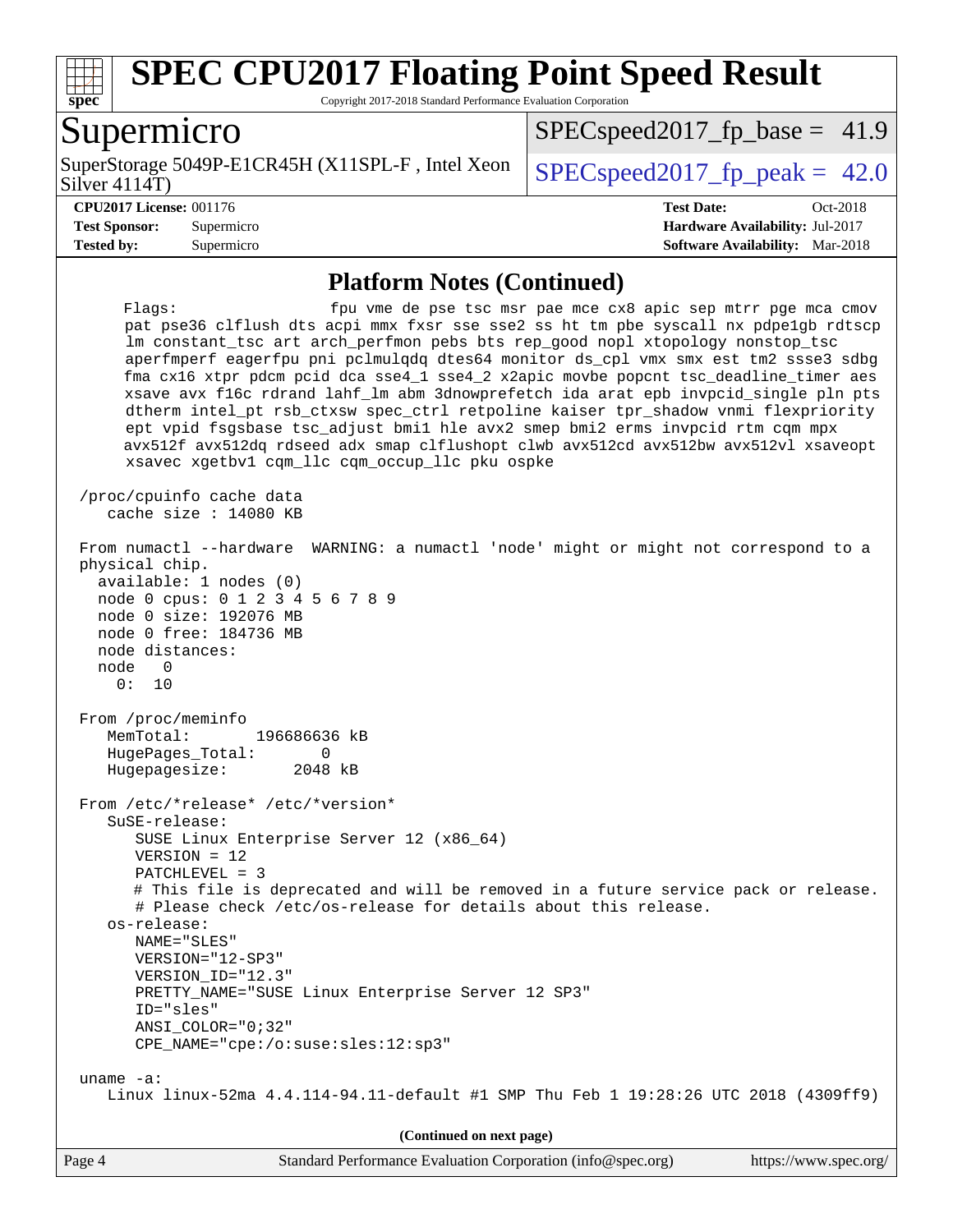

Copyright 2017-2018 Standard Performance Evaluation Corporation

### Supermicro

SuperStorage 5049P-E1CR45H (X11SPL-F, Intel Xeon  $\big|$  SPECspeed2017 fp\_peak = 42.0

 $SPECspeed2017<sub>fp</sub> base = 41.9$ 

Silver 4114T)

**[CPU2017 License:](http://www.spec.org/auto/cpu2017/Docs/result-fields.html#CPU2017License)** 001176 **[Test Date:](http://www.spec.org/auto/cpu2017/Docs/result-fields.html#TestDate)** Oct-2018 **[Test Sponsor:](http://www.spec.org/auto/cpu2017/Docs/result-fields.html#TestSponsor)** Supermicro **[Hardware Availability:](http://www.spec.org/auto/cpu2017/Docs/result-fields.html#HardwareAvailability)** Jul-2017 **[Tested by:](http://www.spec.org/auto/cpu2017/Docs/result-fields.html#Testedby)** Supermicro **[Software Availability:](http://www.spec.org/auto/cpu2017/Docs/result-fields.html#SoftwareAvailability)** Mar-2018

#### **[Platform Notes \(Continued\)](http://www.spec.org/auto/cpu2017/Docs/result-fields.html#PlatformNotes)**

x86\_64 x86\_64 x86\_64 GNU/Linux

Kernel self-reported vulnerability status:

 CVE-2017-5754 (Meltdown): Mitigation: PTI CVE-2017-5753 (Spectre variant 1): Mitigation: Barriers CVE-2017-5715 (Spectre variant 2): Mitigation: IBRS+IBPB

run-level 3 Oct 18 13:44

 SPEC is set to: /home/cpu2017 Filesystem Type Size Used Avail Use% Mounted on /dev/sda4 xfs 145G 48G 97G 33% /home

 Additional information from dmidecode follows. WARNING: Use caution when you interpret this section. The 'dmidecode' program reads system data which is "intended to allow hardware to be accurately determined", but the intent may not be met, as there are frequent changes to hardware, firmware, and the "DMTF SMBIOS" standard. BIOS American Megatrends Inc. 2.1 06/15/2018 Memory: 2x NO DIMM NO DIMM 6x Samsung M393A4K40BB2-CTD 32 GB 2 rank 2666, configured at 2400

(End of data from sysinfo program)

### **[Compiler Version Notes](http://www.spec.org/auto/cpu2017/Docs/result-fields.html#CompilerVersionNotes)**

| 619.1bm_s(base) 638.imagick_s(base, peak) 644.nab_s(base, peak)<br>CC.                        |
|-----------------------------------------------------------------------------------------------|
| icc (ICC) 18.0.2 20180210<br>Copyright (C) 1985-2018 Intel Corporation. All rights reserved.  |
| $CC$ 619.1bm $s$ (peak)                                                                       |
| icc (ICC) 18.0.2 20180210<br>Copyright (C) 1985-2018 Intel Corporation. All rights reserved.  |
| ==================================<br>FC 607.cactuBSSN s(base, peak)                          |
| icpc (ICC) 18.0.2 20180210<br>Copyright (C) 1985-2018 Intel Corporation. All rights reserved. |
| (Continued on next page)                                                                      |
|                                                                                               |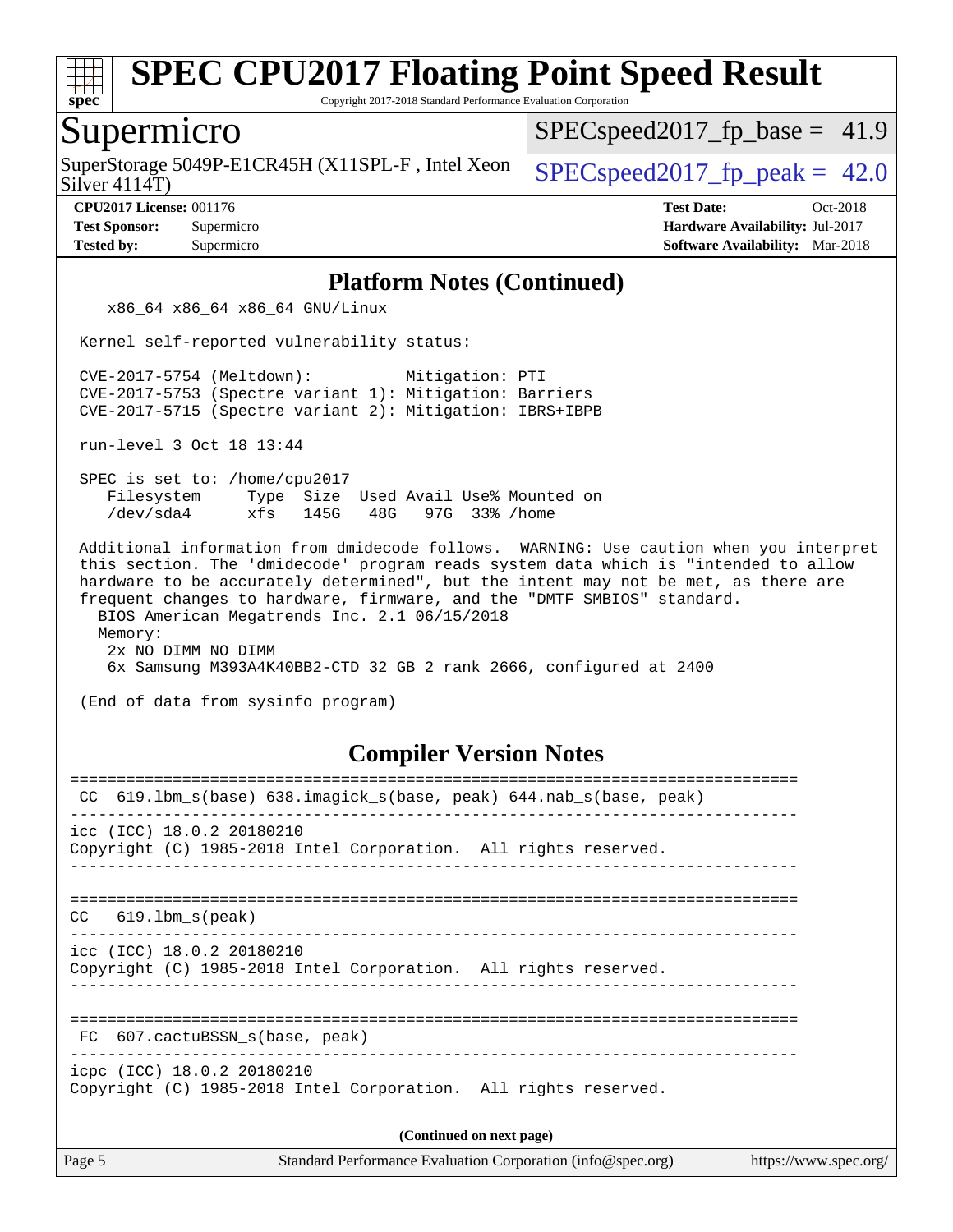

Copyright 2017-2018 Standard Performance Evaluation Corporation

### Supermicro

Silver 4114T) SuperStorage 5049P-E1CR45H (X11SPL-F, Intel Xeon  $\big|$  [SPECspeed2017\\_fp\\_peak =](http://www.spec.org/auto/cpu2017/Docs/result-fields.html#SPECspeed2017fppeak) 42.0

 $SPEC speed2017_fp\_base = 41.9$ 

**[CPU2017 License:](http://www.spec.org/auto/cpu2017/Docs/result-fields.html#CPU2017License)** 001176 **[Test Date:](http://www.spec.org/auto/cpu2017/Docs/result-fields.html#TestDate)** Oct-2018 **[Test Sponsor:](http://www.spec.org/auto/cpu2017/Docs/result-fields.html#TestSponsor)** Supermicro **[Hardware Availability:](http://www.spec.org/auto/cpu2017/Docs/result-fields.html#HardwareAvailability)** Jul-2017 **[Tested by:](http://www.spec.org/auto/cpu2017/Docs/result-fields.html#Testedby)** Supermicro **[Software Availability:](http://www.spec.org/auto/cpu2017/Docs/result-fields.html#SoftwareAvailability)** Mar-2018

### **[Compiler Version Notes \(Continued\)](http://www.spec.org/auto/cpu2017/Docs/result-fields.html#CompilerVersionNotes)**

| icc (ICC) 18.0.2 20180210<br>Copyright (C) 1985-2018 Intel Corporation. All rights reserved.<br>ifort (IFORT) 18.0.2 20180210<br>Copyright (C) 1985-2018 Intel Corporation. All rights reserved. | $\frac{1}{2}$                                                   |
|--------------------------------------------------------------------------------------------------------------------------------------------------------------------------------------------------|-----------------------------------------------------------------|
| FC.                                                                                                                                                                                              |                                                                 |
|                                                                                                                                                                                                  | 603.bwaves_s(base) 649.fotonik3d_s(base) 654.roms_s(base, peak) |
| ifort (IFORT) 18.0.2 20180210<br>Copyright (C) 1985-2018 Intel Corporation. All rights reserved.                                                                                                 | ----------------------                                          |
| FC 603.bwaves_s(peak) 649.fotonik3d_s(peak)                                                                                                                                                      |                                                                 |
| ifort (IFORT) 18.0.2 20180210<br>Copyright (C) 1985-2018 Intel Corporation. All rights reserved.                                                                                                 |                                                                 |
|                                                                                                                                                                                                  |                                                                 |
| $CC$ 621.wrf_s(base) 627.cam4_s(base, peak) 628.pop2_s(base)                                                                                                                                     |                                                                 |
| ifort (IFORT) 18.0.2 20180210<br>Copyright (C) 1985-2018 Intel Corporation. All rights reserved.<br>icc (ICC) 18.0.2 20180210<br>Copyright (C) 1985-2018 Intel Corporation. All rights reserved. | _________________________________                               |
| $CC$ 621.wrf_s(peak) 628.pop2_s(peak)                                                                                                                                                            | - - - - - - - - -                                               |
| ifort (IFORT) 18.0.2 20180210<br>Copyright (C) 1985-2018 Intel Corporation. All rights reserved.<br>icc (ICC) 18.0.2 20180210                                                                    |                                                                 |
| Copyright (C) 1985-2018 Intel Corporation. All rights reserved.                                                                                                                                  |                                                                 |

### **[Base Compiler Invocation](http://www.spec.org/auto/cpu2017/Docs/result-fields.html#BaseCompilerInvocation)**

[C benchmarks](http://www.spec.org/auto/cpu2017/Docs/result-fields.html#Cbenchmarks): [icc -m64 -std=c11](http://www.spec.org/cpu2017/results/res2018q4/cpu2017-20181029-09409.flags.html#user_CCbase_intel_icc_64bit_c11_33ee0cdaae7deeeab2a9725423ba97205ce30f63b9926c2519791662299b76a0318f32ddfffdc46587804de3178b4f9328c46fa7c2b0cd779d7a61945c91cd35)

[Fortran benchmarks](http://www.spec.org/auto/cpu2017/Docs/result-fields.html#Fortranbenchmarks): [ifort -m64](http://www.spec.org/cpu2017/results/res2018q4/cpu2017-20181029-09409.flags.html#user_FCbase_intel_ifort_64bit_24f2bb282fbaeffd6157abe4f878425411749daecae9a33200eee2bee2fe76f3b89351d69a8130dd5949958ce389cf37ff59a95e7a40d588e8d3a57e0c3fd751)

**(Continued on next page)**

Page 6 Standard Performance Evaluation Corporation [\(info@spec.org\)](mailto:info@spec.org) <https://www.spec.org/>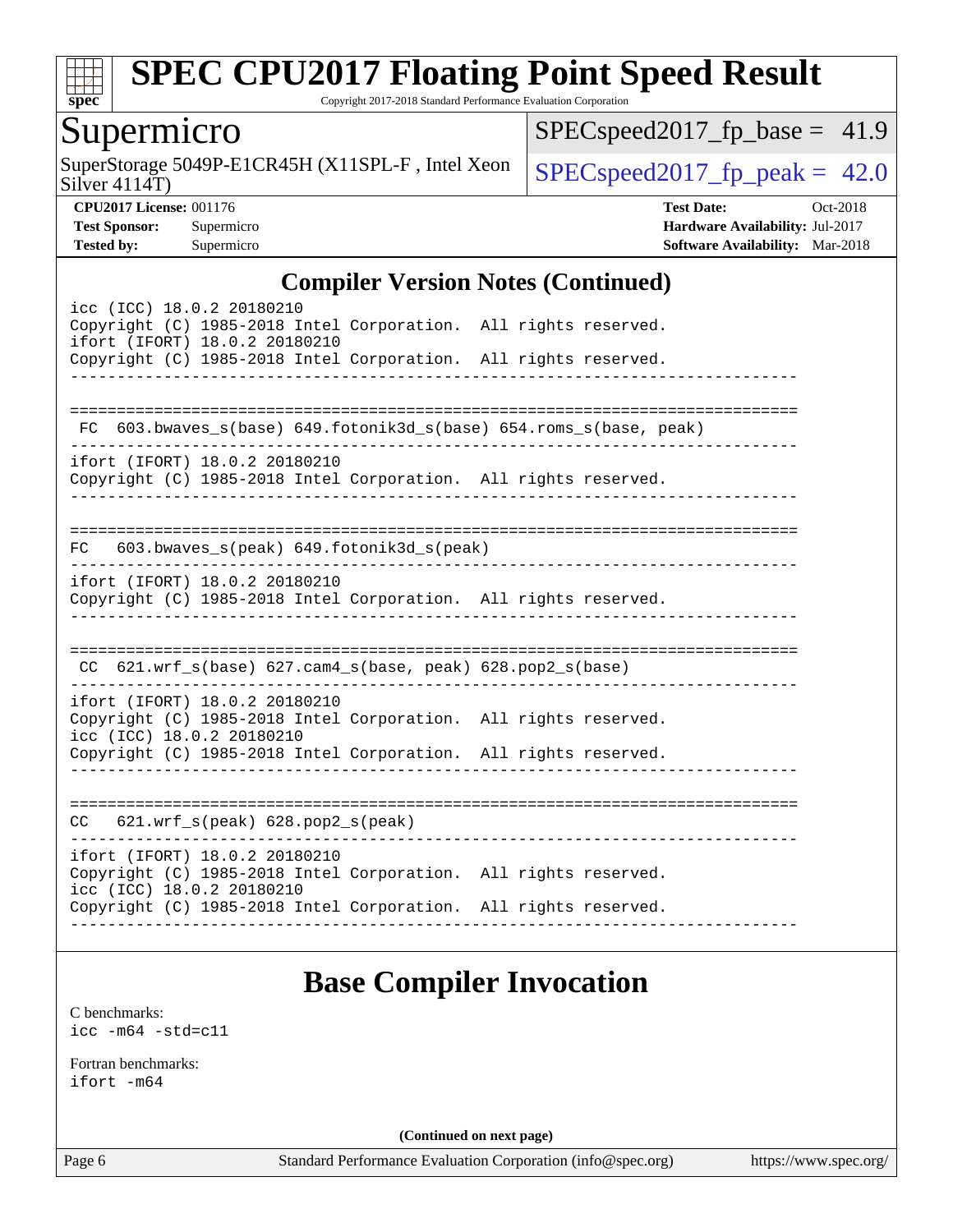

Copyright 2017-2018 Standard Performance Evaluation Corporation

### Supermicro

Silver 4114T) SuperStorage 5049P-E1CR45H (X11SPL-F, Intel Xeon  $\big|$  SPECspeed2017 fp\_peak = 42.0

 $SPECspeed2017<sub>fp</sub> base = 41.9$ 

**[Tested by:](http://www.spec.org/auto/cpu2017/Docs/result-fields.html#Testedby)** Supermicro **[Software Availability:](http://www.spec.org/auto/cpu2017/Docs/result-fields.html#SoftwareAvailability)** Mar-2018

**[CPU2017 License:](http://www.spec.org/auto/cpu2017/Docs/result-fields.html#CPU2017License)** 001176 **[Test Date:](http://www.spec.org/auto/cpu2017/Docs/result-fields.html#TestDate)** Oct-2018 **[Test Sponsor:](http://www.spec.org/auto/cpu2017/Docs/result-fields.html#TestSponsor)** Supermicro **[Hardware Availability:](http://www.spec.org/auto/cpu2017/Docs/result-fields.html#HardwareAvailability)** Jul-2017

### **[Base Compiler Invocation \(Continued\)](http://www.spec.org/auto/cpu2017/Docs/result-fields.html#BaseCompilerInvocation)**

[Benchmarks using both Fortran and C](http://www.spec.org/auto/cpu2017/Docs/result-fields.html#BenchmarksusingbothFortranandC): [ifort -m64](http://www.spec.org/cpu2017/results/res2018q4/cpu2017-20181029-09409.flags.html#user_CC_FCbase_intel_ifort_64bit_24f2bb282fbaeffd6157abe4f878425411749daecae9a33200eee2bee2fe76f3b89351d69a8130dd5949958ce389cf37ff59a95e7a40d588e8d3a57e0c3fd751) [icc -m64 -std=c11](http://www.spec.org/cpu2017/results/res2018q4/cpu2017-20181029-09409.flags.html#user_CC_FCbase_intel_icc_64bit_c11_33ee0cdaae7deeeab2a9725423ba97205ce30f63b9926c2519791662299b76a0318f32ddfffdc46587804de3178b4f9328c46fa7c2b0cd779d7a61945c91cd35)

[Benchmarks using Fortran, C, and C++:](http://www.spec.org/auto/cpu2017/Docs/result-fields.html#BenchmarksusingFortranCandCXX) [icpc -m64](http://www.spec.org/cpu2017/results/res2018q4/cpu2017-20181029-09409.flags.html#user_CC_CXX_FCbase_intel_icpc_64bit_4ecb2543ae3f1412ef961e0650ca070fec7b7afdcd6ed48761b84423119d1bf6bdf5cad15b44d48e7256388bc77273b966e5eb805aefd121eb22e9299b2ec9d9) [icc -m64 -std=c11](http://www.spec.org/cpu2017/results/res2018q4/cpu2017-20181029-09409.flags.html#user_CC_CXX_FCbase_intel_icc_64bit_c11_33ee0cdaae7deeeab2a9725423ba97205ce30f63b9926c2519791662299b76a0318f32ddfffdc46587804de3178b4f9328c46fa7c2b0cd779d7a61945c91cd35) [ifort -m64](http://www.spec.org/cpu2017/results/res2018q4/cpu2017-20181029-09409.flags.html#user_CC_CXX_FCbase_intel_ifort_64bit_24f2bb282fbaeffd6157abe4f878425411749daecae9a33200eee2bee2fe76f3b89351d69a8130dd5949958ce389cf37ff59a95e7a40d588e8d3a57e0c3fd751)

### **[Base Portability Flags](http://www.spec.org/auto/cpu2017/Docs/result-fields.html#BasePortabilityFlags)**

 603.bwaves\_s: [-DSPEC\\_LP64](http://www.spec.org/cpu2017/results/res2018q4/cpu2017-20181029-09409.flags.html#suite_basePORTABILITY603_bwaves_s_DSPEC_LP64) 607.cactuBSSN\_s: [-DSPEC\\_LP64](http://www.spec.org/cpu2017/results/res2018q4/cpu2017-20181029-09409.flags.html#suite_basePORTABILITY607_cactuBSSN_s_DSPEC_LP64) 619.lbm\_s: [-DSPEC\\_LP64](http://www.spec.org/cpu2017/results/res2018q4/cpu2017-20181029-09409.flags.html#suite_basePORTABILITY619_lbm_s_DSPEC_LP64) 621.wrf\_s: [-DSPEC\\_LP64](http://www.spec.org/cpu2017/results/res2018q4/cpu2017-20181029-09409.flags.html#suite_basePORTABILITY621_wrf_s_DSPEC_LP64) [-DSPEC\\_CASE\\_FLAG](http://www.spec.org/cpu2017/results/res2018q4/cpu2017-20181029-09409.flags.html#b621.wrf_s_baseCPORTABILITY_DSPEC_CASE_FLAG) [-convert big\\_endian](http://www.spec.org/cpu2017/results/res2018q4/cpu2017-20181029-09409.flags.html#user_baseFPORTABILITY621_wrf_s_convert_big_endian_c3194028bc08c63ac5d04de18c48ce6d347e4e562e8892b8bdbdc0214820426deb8554edfa529a3fb25a586e65a3d812c835984020483e7e73212c4d31a38223) 627.cam4\_s: [-DSPEC\\_LP64](http://www.spec.org/cpu2017/results/res2018q4/cpu2017-20181029-09409.flags.html#suite_basePORTABILITY627_cam4_s_DSPEC_LP64) [-DSPEC\\_CASE\\_FLAG](http://www.spec.org/cpu2017/results/res2018q4/cpu2017-20181029-09409.flags.html#b627.cam4_s_baseCPORTABILITY_DSPEC_CASE_FLAG) 628.pop2\_s: [-DSPEC\\_LP64](http://www.spec.org/cpu2017/results/res2018q4/cpu2017-20181029-09409.flags.html#suite_basePORTABILITY628_pop2_s_DSPEC_LP64) [-DSPEC\\_CASE\\_FLAG](http://www.spec.org/cpu2017/results/res2018q4/cpu2017-20181029-09409.flags.html#b628.pop2_s_baseCPORTABILITY_DSPEC_CASE_FLAG) [-convert big\\_endian](http://www.spec.org/cpu2017/results/res2018q4/cpu2017-20181029-09409.flags.html#user_baseFPORTABILITY628_pop2_s_convert_big_endian_c3194028bc08c63ac5d04de18c48ce6d347e4e562e8892b8bdbdc0214820426deb8554edfa529a3fb25a586e65a3d812c835984020483e7e73212c4d31a38223) [-assume byterecl](http://www.spec.org/cpu2017/results/res2018q4/cpu2017-20181029-09409.flags.html#user_baseFPORTABILITY628_pop2_s_assume_byterecl_7e47d18b9513cf18525430bbf0f2177aa9bf368bc7a059c09b2c06a34b53bd3447c950d3f8d6c70e3faf3a05c8557d66a5798b567902e8849adc142926523472) 638.imagick\_s: [-DSPEC\\_LP64](http://www.spec.org/cpu2017/results/res2018q4/cpu2017-20181029-09409.flags.html#suite_basePORTABILITY638_imagick_s_DSPEC_LP64) 644.nab\_s: [-DSPEC\\_LP64](http://www.spec.org/cpu2017/results/res2018q4/cpu2017-20181029-09409.flags.html#suite_basePORTABILITY644_nab_s_DSPEC_LP64) 649.fotonik3d\_s: [-DSPEC\\_LP64](http://www.spec.org/cpu2017/results/res2018q4/cpu2017-20181029-09409.flags.html#suite_basePORTABILITY649_fotonik3d_s_DSPEC_LP64) 654.roms\_s: [-DSPEC\\_LP64](http://www.spec.org/cpu2017/results/res2018q4/cpu2017-20181029-09409.flags.html#suite_basePORTABILITY654_roms_s_DSPEC_LP64)

### **[Base Optimization Flags](http://www.spec.org/auto/cpu2017/Docs/result-fields.html#BaseOptimizationFlags)**

#### [C benchmarks](http://www.spec.org/auto/cpu2017/Docs/result-fields.html#Cbenchmarks):

[-Wl,-z,muldefs](http://www.spec.org/cpu2017/results/res2018q4/cpu2017-20181029-09409.flags.html#user_CCbase_link_force_multiple1_b4cbdb97b34bdee9ceefcfe54f4c8ea74255f0b02a4b23e853cdb0e18eb4525ac79b5a88067c842dd0ee6996c24547a27a4b99331201badda8798ef8a743f577) [-xCORE-AVX512](http://www.spec.org/cpu2017/results/res2018q4/cpu2017-20181029-09409.flags.html#user_CCbase_f-xCORE-AVX512) [-ipo](http://www.spec.org/cpu2017/results/res2018q4/cpu2017-20181029-09409.flags.html#user_CCbase_f-ipo) [-O3](http://www.spec.org/cpu2017/results/res2018q4/cpu2017-20181029-09409.flags.html#user_CCbase_f-O3) [-no-prec-div](http://www.spec.org/cpu2017/results/res2018q4/cpu2017-20181029-09409.flags.html#user_CCbase_f-no-prec-div) [-qopt-prefetch](http://www.spec.org/cpu2017/results/res2018q4/cpu2017-20181029-09409.flags.html#user_CCbase_f-qopt-prefetch) [-ffinite-math-only](http://www.spec.org/cpu2017/results/res2018q4/cpu2017-20181029-09409.flags.html#user_CCbase_f_finite_math_only_cb91587bd2077682c4b38af759c288ed7c732db004271a9512da14a4f8007909a5f1427ecbf1a0fb78ff2a814402c6114ac565ca162485bbcae155b5e4258871) [-qopt-mem-layout-trans=3](http://www.spec.org/cpu2017/results/res2018q4/cpu2017-20181029-09409.flags.html#user_CCbase_f-qopt-mem-layout-trans_de80db37974c74b1f0e20d883f0b675c88c3b01e9d123adea9b28688d64333345fb62bc4a798493513fdb68f60282f9a726aa07f478b2f7113531aecce732043) [-qopenmp](http://www.spec.org/cpu2017/results/res2018q4/cpu2017-20181029-09409.flags.html#user_CCbase_qopenmp_16be0c44f24f464004c6784a7acb94aca937f053568ce72f94b139a11c7c168634a55f6653758ddd83bcf7b8463e8028bb0b48b77bcddc6b78d5d95bb1df2967) [-DSPEC\\_OPENMP](http://www.spec.org/cpu2017/results/res2018q4/cpu2017-20181029-09409.flags.html#suite_CCbase_DSPEC_OPENMP) [-L/usr/local/je5.0.1-64/lib](http://www.spec.org/cpu2017/results/res2018q4/cpu2017-20181029-09409.flags.html#user_CCbase_jemalloc_link_path64_4b10a636b7bce113509b17f3bd0d6226c5fb2346b9178c2d0232c14f04ab830f976640479e5c33dc2bcbbdad86ecfb6634cbbd4418746f06f368b512fced5394) [-ljemalloc](http://www.spec.org/cpu2017/results/res2018q4/cpu2017-20181029-09409.flags.html#user_CCbase_jemalloc_link_lib_d1249b907c500fa1c0672f44f562e3d0f79738ae9e3c4a9c376d49f265a04b9c99b167ecedbf6711b3085be911c67ff61f150a17b3472be731631ba4d0471706)

[Fortran benchmarks](http://www.spec.org/auto/cpu2017/Docs/result-fields.html#Fortranbenchmarks):

[-Wl,-z,muldefs](http://www.spec.org/cpu2017/results/res2018q4/cpu2017-20181029-09409.flags.html#user_FCbase_link_force_multiple1_b4cbdb97b34bdee9ceefcfe54f4c8ea74255f0b02a4b23e853cdb0e18eb4525ac79b5a88067c842dd0ee6996c24547a27a4b99331201badda8798ef8a743f577) [-DSPEC\\_OPENMP](http://www.spec.org/cpu2017/results/res2018q4/cpu2017-20181029-09409.flags.html#suite_FCbase_DSPEC_OPENMP) [-xCORE-AVX512](http://www.spec.org/cpu2017/results/res2018q4/cpu2017-20181029-09409.flags.html#user_FCbase_f-xCORE-AVX512) [-ipo](http://www.spec.org/cpu2017/results/res2018q4/cpu2017-20181029-09409.flags.html#user_FCbase_f-ipo) [-O3](http://www.spec.org/cpu2017/results/res2018q4/cpu2017-20181029-09409.flags.html#user_FCbase_f-O3) [-no-prec-div](http://www.spec.org/cpu2017/results/res2018q4/cpu2017-20181029-09409.flags.html#user_FCbase_f-no-prec-div) [-qopt-prefetch](http://www.spec.org/cpu2017/results/res2018q4/cpu2017-20181029-09409.flags.html#user_FCbase_f-qopt-prefetch) [-ffinite-math-only](http://www.spec.org/cpu2017/results/res2018q4/cpu2017-20181029-09409.flags.html#user_FCbase_f_finite_math_only_cb91587bd2077682c4b38af759c288ed7c732db004271a9512da14a4f8007909a5f1427ecbf1a0fb78ff2a814402c6114ac565ca162485bbcae155b5e4258871) [-qopt-mem-layout-trans=3](http://www.spec.org/cpu2017/results/res2018q4/cpu2017-20181029-09409.flags.html#user_FCbase_f-qopt-mem-layout-trans_de80db37974c74b1f0e20d883f0b675c88c3b01e9d123adea9b28688d64333345fb62bc4a798493513fdb68f60282f9a726aa07f478b2f7113531aecce732043) [-qopenmp](http://www.spec.org/cpu2017/results/res2018q4/cpu2017-20181029-09409.flags.html#user_FCbase_qopenmp_16be0c44f24f464004c6784a7acb94aca937f053568ce72f94b139a11c7c168634a55f6653758ddd83bcf7b8463e8028bb0b48b77bcddc6b78d5d95bb1df2967) [-nostandard-realloc-lhs](http://www.spec.org/cpu2017/results/res2018q4/cpu2017-20181029-09409.flags.html#user_FCbase_f_2003_std_realloc_82b4557e90729c0f113870c07e44d33d6f5a304b4f63d4c15d2d0f1fab99f5daaed73bdb9275d9ae411527f28b936061aa8b9c8f2d63842963b95c9dd6426b8a) [-L/usr/local/je5.0.1-64/lib](http://www.spec.org/cpu2017/results/res2018q4/cpu2017-20181029-09409.flags.html#user_FCbase_jemalloc_link_path64_4b10a636b7bce113509b17f3bd0d6226c5fb2346b9178c2d0232c14f04ab830f976640479e5c33dc2bcbbdad86ecfb6634cbbd4418746f06f368b512fced5394) [-ljemalloc](http://www.spec.org/cpu2017/results/res2018q4/cpu2017-20181029-09409.flags.html#user_FCbase_jemalloc_link_lib_d1249b907c500fa1c0672f44f562e3d0f79738ae9e3c4a9c376d49f265a04b9c99b167ecedbf6711b3085be911c67ff61f150a17b3472be731631ba4d0471706)

#### [Benchmarks using both Fortran and C](http://www.spec.org/auto/cpu2017/Docs/result-fields.html#BenchmarksusingbothFortranandC):

[-Wl,-z,muldefs](http://www.spec.org/cpu2017/results/res2018q4/cpu2017-20181029-09409.flags.html#user_CC_FCbase_link_force_multiple1_b4cbdb97b34bdee9ceefcfe54f4c8ea74255f0b02a4b23e853cdb0e18eb4525ac79b5a88067c842dd0ee6996c24547a27a4b99331201badda8798ef8a743f577) [-xCORE-AVX512](http://www.spec.org/cpu2017/results/res2018q4/cpu2017-20181029-09409.flags.html#user_CC_FCbase_f-xCORE-AVX512) [-ipo](http://www.spec.org/cpu2017/results/res2018q4/cpu2017-20181029-09409.flags.html#user_CC_FCbase_f-ipo) [-O3](http://www.spec.org/cpu2017/results/res2018q4/cpu2017-20181029-09409.flags.html#user_CC_FCbase_f-O3) [-no-prec-div](http://www.spec.org/cpu2017/results/res2018q4/cpu2017-20181029-09409.flags.html#user_CC_FCbase_f-no-prec-div) [-qopt-prefetch](http://www.spec.org/cpu2017/results/res2018q4/cpu2017-20181029-09409.flags.html#user_CC_FCbase_f-qopt-prefetch) [-ffinite-math-only](http://www.spec.org/cpu2017/results/res2018q4/cpu2017-20181029-09409.flags.html#user_CC_FCbase_f_finite_math_only_cb91587bd2077682c4b38af759c288ed7c732db004271a9512da14a4f8007909a5f1427ecbf1a0fb78ff2a814402c6114ac565ca162485bbcae155b5e4258871) [-qopt-mem-layout-trans=3](http://www.spec.org/cpu2017/results/res2018q4/cpu2017-20181029-09409.flags.html#user_CC_FCbase_f-qopt-mem-layout-trans_de80db37974c74b1f0e20d883f0b675c88c3b01e9d123adea9b28688d64333345fb62bc4a798493513fdb68f60282f9a726aa07f478b2f7113531aecce732043) [-qopenmp](http://www.spec.org/cpu2017/results/res2018q4/cpu2017-20181029-09409.flags.html#user_CC_FCbase_qopenmp_16be0c44f24f464004c6784a7acb94aca937f053568ce72f94b139a11c7c168634a55f6653758ddd83bcf7b8463e8028bb0b48b77bcddc6b78d5d95bb1df2967) [-DSPEC\\_OPENMP](http://www.spec.org/cpu2017/results/res2018q4/cpu2017-20181029-09409.flags.html#suite_CC_FCbase_DSPEC_OPENMP) [-nostandard-realloc-lhs](http://www.spec.org/cpu2017/results/res2018q4/cpu2017-20181029-09409.flags.html#user_CC_FCbase_f_2003_std_realloc_82b4557e90729c0f113870c07e44d33d6f5a304b4f63d4c15d2d0f1fab99f5daaed73bdb9275d9ae411527f28b936061aa8b9c8f2d63842963b95c9dd6426b8a) [-L/usr/local/je5.0.1-64/lib](http://www.spec.org/cpu2017/results/res2018q4/cpu2017-20181029-09409.flags.html#user_CC_FCbase_jemalloc_link_path64_4b10a636b7bce113509b17f3bd0d6226c5fb2346b9178c2d0232c14f04ab830f976640479e5c33dc2bcbbdad86ecfb6634cbbd4418746f06f368b512fced5394) [-ljemalloc](http://www.spec.org/cpu2017/results/res2018q4/cpu2017-20181029-09409.flags.html#user_CC_FCbase_jemalloc_link_lib_d1249b907c500fa1c0672f44f562e3d0f79738ae9e3c4a9c376d49f265a04b9c99b167ecedbf6711b3085be911c67ff61f150a17b3472be731631ba4d0471706)

#### [Benchmarks using Fortran, C, and C++:](http://www.spec.org/auto/cpu2017/Docs/result-fields.html#BenchmarksusingFortranCandCXX)

```
-Wl,-z,muldefs -xCORE-AVX512 -ipo -O3 -no-prec-div -qopt-prefetch
-ffinite-math-only -qopt-mem-layout-trans=3 -qopenmp -DSPEC_OPENMP
-nostandard-realloc-lhs -L/usr/local/je5.0.1-64/lib -ljemalloc
```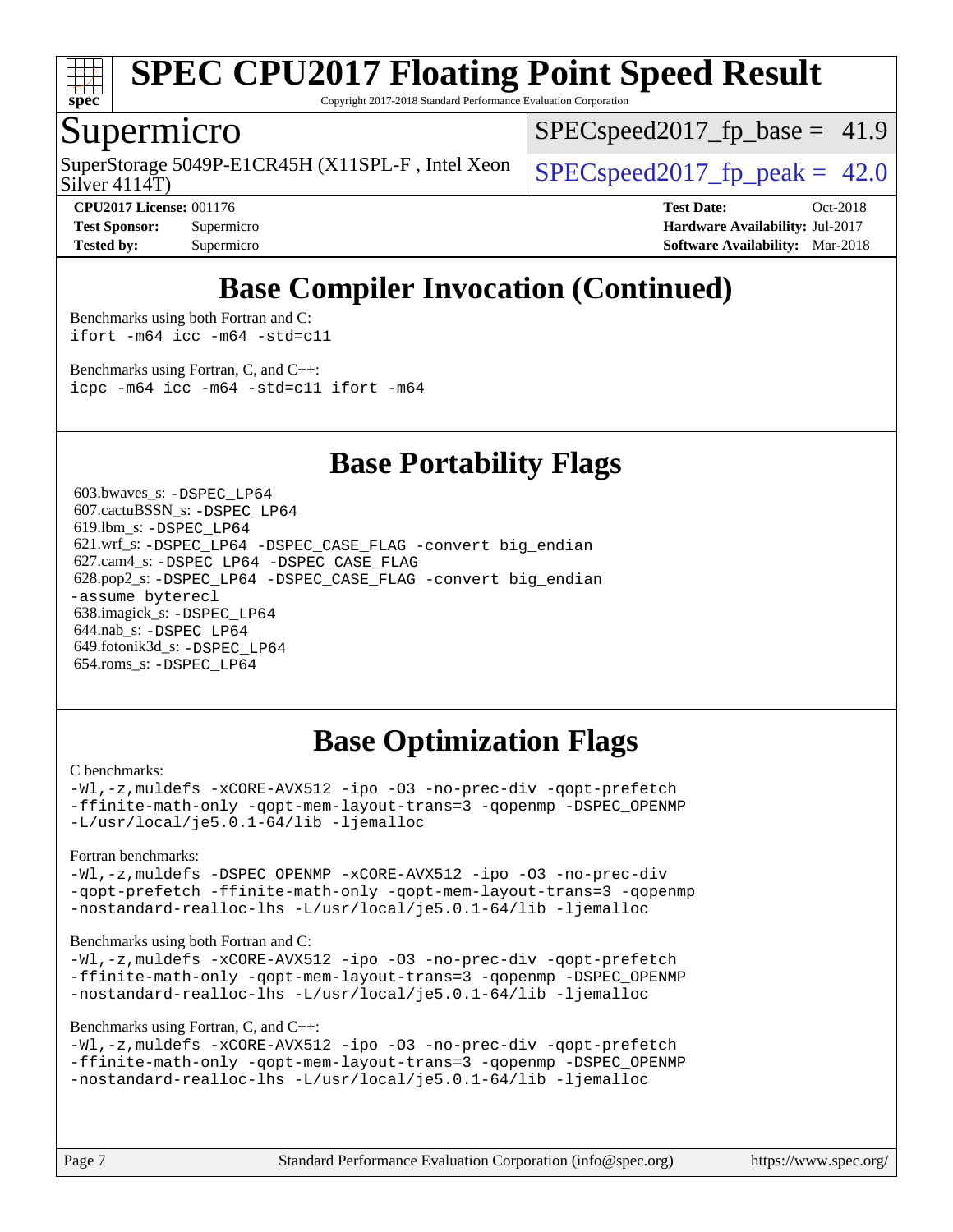

Copyright 2017-2018 Standard Performance Evaluation Corporation

### Supermicro

Silver 4114T) SuperStorage 5049P-E1CR45H (X11SPL-F, Intel Xeon  $\big|$  [SPECspeed2017\\_fp\\_peak =](http://www.spec.org/auto/cpu2017/Docs/result-fields.html#SPECspeed2017fppeak) 42.0

 $SPECspeed2017<sub>fp</sub> base = 41.9$ 

**[CPU2017 License:](http://www.spec.org/auto/cpu2017/Docs/result-fields.html#CPU2017License)** 001176 **[Test Date:](http://www.spec.org/auto/cpu2017/Docs/result-fields.html#TestDate)** Oct-2018 **[Test Sponsor:](http://www.spec.org/auto/cpu2017/Docs/result-fields.html#TestSponsor)** Supermicro **[Hardware Availability:](http://www.spec.org/auto/cpu2017/Docs/result-fields.html#HardwareAvailability)** Jul-2017 **[Tested by:](http://www.spec.org/auto/cpu2017/Docs/result-fields.html#Testedby)** Supermicro **[Software Availability:](http://www.spec.org/auto/cpu2017/Docs/result-fields.html#SoftwareAvailability)** Mar-2018

### **[Peak Compiler Invocation](http://www.spec.org/auto/cpu2017/Docs/result-fields.html#PeakCompilerInvocation)**

[C benchmarks](http://www.spec.org/auto/cpu2017/Docs/result-fields.html#Cbenchmarks): [icc -m64 -std=c11](http://www.spec.org/cpu2017/results/res2018q4/cpu2017-20181029-09409.flags.html#user_CCpeak_intel_icc_64bit_c11_33ee0cdaae7deeeab2a9725423ba97205ce30f63b9926c2519791662299b76a0318f32ddfffdc46587804de3178b4f9328c46fa7c2b0cd779d7a61945c91cd35)

[Fortran benchmarks:](http://www.spec.org/auto/cpu2017/Docs/result-fields.html#Fortranbenchmarks) [ifort -m64](http://www.spec.org/cpu2017/results/res2018q4/cpu2017-20181029-09409.flags.html#user_FCpeak_intel_ifort_64bit_24f2bb282fbaeffd6157abe4f878425411749daecae9a33200eee2bee2fe76f3b89351d69a8130dd5949958ce389cf37ff59a95e7a40d588e8d3a57e0c3fd751)

[Benchmarks using both Fortran and C](http://www.spec.org/auto/cpu2017/Docs/result-fields.html#BenchmarksusingbothFortranandC): [ifort -m64](http://www.spec.org/cpu2017/results/res2018q4/cpu2017-20181029-09409.flags.html#user_CC_FCpeak_intel_ifort_64bit_24f2bb282fbaeffd6157abe4f878425411749daecae9a33200eee2bee2fe76f3b89351d69a8130dd5949958ce389cf37ff59a95e7a40d588e8d3a57e0c3fd751) [icc -m64 -std=c11](http://www.spec.org/cpu2017/results/res2018q4/cpu2017-20181029-09409.flags.html#user_CC_FCpeak_intel_icc_64bit_c11_33ee0cdaae7deeeab2a9725423ba97205ce30f63b9926c2519791662299b76a0318f32ddfffdc46587804de3178b4f9328c46fa7c2b0cd779d7a61945c91cd35)

[Benchmarks using Fortran, C, and C++](http://www.spec.org/auto/cpu2017/Docs/result-fields.html#BenchmarksusingFortranCandCXX): [icpc -m64](http://www.spec.org/cpu2017/results/res2018q4/cpu2017-20181029-09409.flags.html#user_CC_CXX_FCpeak_intel_icpc_64bit_4ecb2543ae3f1412ef961e0650ca070fec7b7afdcd6ed48761b84423119d1bf6bdf5cad15b44d48e7256388bc77273b966e5eb805aefd121eb22e9299b2ec9d9) [icc -m64 -std=c11](http://www.spec.org/cpu2017/results/res2018q4/cpu2017-20181029-09409.flags.html#user_CC_CXX_FCpeak_intel_icc_64bit_c11_33ee0cdaae7deeeab2a9725423ba97205ce30f63b9926c2519791662299b76a0318f32ddfffdc46587804de3178b4f9328c46fa7c2b0cd779d7a61945c91cd35) [ifort -m64](http://www.spec.org/cpu2017/results/res2018q4/cpu2017-20181029-09409.flags.html#user_CC_CXX_FCpeak_intel_ifort_64bit_24f2bb282fbaeffd6157abe4f878425411749daecae9a33200eee2bee2fe76f3b89351d69a8130dd5949958ce389cf37ff59a95e7a40d588e8d3a57e0c3fd751)

### **[Peak Portability Flags](http://www.spec.org/auto/cpu2017/Docs/result-fields.html#PeakPortabilityFlags)**

Same as Base Portability Flags

### **[Peak Optimization Flags](http://www.spec.org/auto/cpu2017/Docs/result-fields.html#PeakOptimizationFlags)**

[C benchmarks](http://www.spec.org/auto/cpu2017/Docs/result-fields.html#Cbenchmarks):

619.lbm\_s: basepeak = yes

```
 638.imagick_s: -xCORE-AVX512 -ipo -O3 -no-prec-div -qopt-prefetch
-ffinite-math-only -qopt-mem-layout-trans=3 -qopenmp
-DSPEC_OPENMP
```
 $644.nab$ <sub>S</sub>: basepeak = yes

[Fortran benchmarks](http://www.spec.org/auto/cpu2017/Docs/result-fields.html#Fortranbenchmarks):

 603.bwaves\_s: [-prof-gen](http://www.spec.org/cpu2017/results/res2018q4/cpu2017-20181029-09409.flags.html#user_peakPASS1_FFLAGSPASS1_LDFLAGS603_bwaves_s_prof_gen_5aa4926d6013ddb2a31985c654b3eb18169fc0c6952a63635c234f711e6e63dd76e94ad52365559451ec499a2cdb89e4dc58ba4c67ef54ca681ffbe1461d6b36)(pass 1) [-prof-use](http://www.spec.org/cpu2017/results/res2018q4/cpu2017-20181029-09409.flags.html#user_peakPASS2_FFLAGSPASS2_LDFLAGS603_bwaves_s_prof_use_1a21ceae95f36a2b53c25747139a6c16ca95bd9def2a207b4f0849963b97e94f5260e30a0c64f4bb623698870e679ca08317ef8150905d41bd88c6f78df73f19)(pass 2) [-DSPEC\\_SUPPRESS\\_OPENMP](http://www.spec.org/cpu2017/results/res2018q4/cpu2017-20181029-09409.flags.html#suite_peakPASS1_FOPTIMIZE603_bwaves_s_DSPEC_SUPPRESS_OPENMP) [-DSPEC\\_OPENMP](http://www.spec.org/cpu2017/results/res2018q4/cpu2017-20181029-09409.flags.html#suite_peakPASS2_FOPTIMIZE603_bwaves_s_DSPEC_OPENMP) [-O2](http://www.spec.org/cpu2017/results/res2018q4/cpu2017-20181029-09409.flags.html#user_peakPASS1_FOPTIMIZE603_bwaves_s_f-O2) [-xCORE-AVX512](http://www.spec.org/cpu2017/results/res2018q4/cpu2017-20181029-09409.flags.html#user_peakPASS2_FOPTIMIZE603_bwaves_s_f-xCORE-AVX512) [-qopt-prefetch](http://www.spec.org/cpu2017/results/res2018q4/cpu2017-20181029-09409.flags.html#user_peakPASS1_FOPTIMIZEPASS2_FOPTIMIZE603_bwaves_s_f-qopt-prefetch) [-ipo](http://www.spec.org/cpu2017/results/res2018q4/cpu2017-20181029-09409.flags.html#user_peakPASS2_FOPTIMIZE603_bwaves_s_f-ipo) [-O3](http://www.spec.org/cpu2017/results/res2018q4/cpu2017-20181029-09409.flags.html#user_peakPASS2_FOPTIMIZE603_bwaves_s_f-O3) [-ffinite-math-only](http://www.spec.org/cpu2017/results/res2018q4/cpu2017-20181029-09409.flags.html#user_peakPASS1_FOPTIMIZEPASS2_FOPTIMIZE603_bwaves_s_f_finite_math_only_cb91587bd2077682c4b38af759c288ed7c732db004271a9512da14a4f8007909a5f1427ecbf1a0fb78ff2a814402c6114ac565ca162485bbcae155b5e4258871) [-no-prec-div](http://www.spec.org/cpu2017/results/res2018q4/cpu2017-20181029-09409.flags.html#user_peakPASS2_FOPTIMIZE603_bwaves_s_f-no-prec-div) [-qopt-mem-layout-trans=3](http://www.spec.org/cpu2017/results/res2018q4/cpu2017-20181029-09409.flags.html#user_peakPASS1_FOPTIMIZEPASS2_FOPTIMIZE603_bwaves_s_f-qopt-mem-layout-trans_de80db37974c74b1f0e20d883f0b675c88c3b01e9d123adea9b28688d64333345fb62bc4a798493513fdb68f60282f9a726aa07f478b2f7113531aecce732043) [-qopenmp](http://www.spec.org/cpu2017/results/res2018q4/cpu2017-20181029-09409.flags.html#user_peakPASS2_FOPTIMIZE603_bwaves_s_qopenmp_16be0c44f24f464004c6784a7acb94aca937f053568ce72f94b139a11c7c168634a55f6653758ddd83bcf7b8463e8028bb0b48b77bcddc6b78d5d95bb1df2967) [-nostandard-realloc-lhs](http://www.spec.org/cpu2017/results/res2018q4/cpu2017-20181029-09409.flags.html#user_peakEXTRA_FOPTIMIZE603_bwaves_s_f_2003_std_realloc_82b4557e90729c0f113870c07e44d33d6f5a304b4f63d4c15d2d0f1fab99f5daaed73bdb9275d9ae411527f28b936061aa8b9c8f2d63842963b95c9dd6426b8a)

649.fotonik3d\_s: basepeak = yes

```
 654.roms_s: -DSPEC_OPENMP -xCORE-AVX512 -ipo -O3 -no-prec-div
-qopt-prefetch -ffinite-math-only -qopt-mem-layout-trans=3
-qopenmp -nostandard-realloc-lhs
```
**(Continued on next page)**